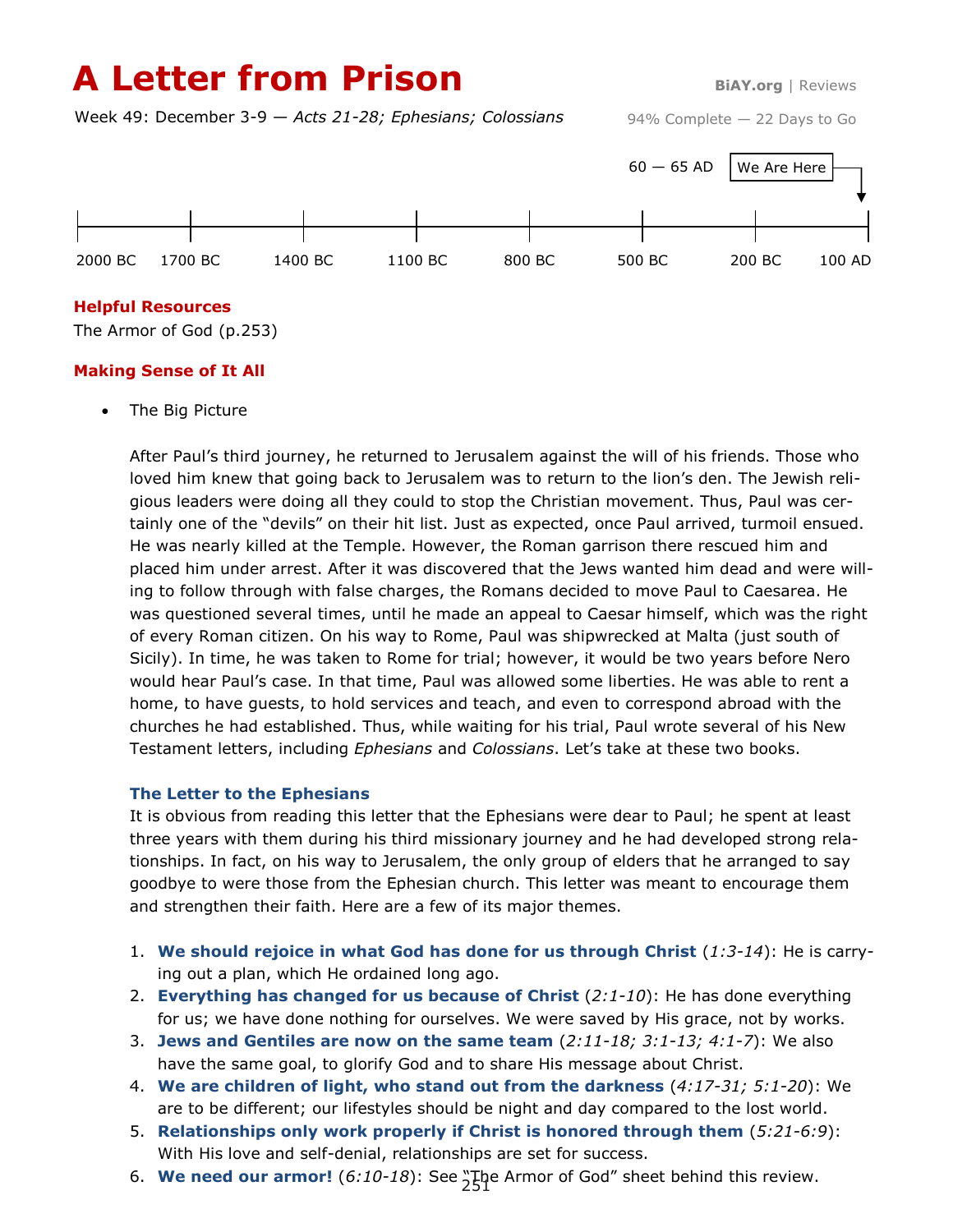#### **The Letter to the Colossians**

Here is another letter Paul wrote in Rome. Though Paul never visited Colossae, he wrote this letter in response to news that he received about the Colossians mixing their beliefs with worldly philosophies. Thus, Paul tried to convince the Colossians of the sufficiency of Christ.

- 1. **Christ is divine; He was (is) God in flesh** (*1:15-23*). Thus, He is worthy and deserving of being the Head of the Church.
- 2. **Christ is and has everything we need** (*2:1-23*). We don't need to run to worldly things. Those things will only leave us empty and unfulfilled.
- 3. **Our new life in Christ demands a new mindset** (*3:1-17*), a new way of thinking. We should no longer fancy the things of this world but should set our minds on things above.
- 4. **Relationships are wonderful if our aim is to please the Lord** (*3:18-4:1*). When they serve selfish reasons, relationships can be strained, hurt, and even broken.
- The Rest of the Story

Did you find yourself wondering what happened to Paul at the end of *Acts*? Why did Luke not finish the story? Two thoughts prevail. When one considers the overarching theme of *Acts (1:8)*, that of taking the Gospel to "Jerusalem, Judea, Samaria, and the ends of the earth," it would be right to say that Luke covered the story well. Paul, then, would not be the completion of that mission but the beginning. The rest of the story would be for us to finish. However, while Luke may have been done, many believe that he was not, for the ending of *Acts* seems rather abrupt. It seems that since the main topic of *Acts* was the ministry of Paul, Luke would have wanted to end it. Why wouldn't he cover Paul's trial and the rest of his life? It could be that Luke was intending to write a second book and never finished it. We will never know. The rest of Paul's life can be inferred from the rest of his writings, as well as from the traditions handed down through church history. Paul did stand trial before Nero, he was acquitted of all charges, he endeavored a fourth missionary journey (perhaps as far west as Spain), he was ultimately arrested by Nero (64), spent time again in a Roman prison, and was finally beheaded (68). No matter what we don't have in the Bible, we must believe that we do have all that God wanted us to have.

• Personal Application

One of the many commendable aspects of Paul's character is evident in his tangent to Malta, and that is his attitude towards ministry despite his personal circumstances (*Acts 28:1-10*). Even though Paul found himself a prisoner, adrift at sea, in the midst of a storm, shipwrecked in a strange place, and bitten by a snake, he found the courage to be a positive testimony in the eyes of others. Most often we allow our circumstances to dictate our responses, when we should learn from Paul and determine to respond appropriately no matter what. It is then that we make the most impact for the Kingdom of God.

## **The Bottom Line**

Though our *enemy* wants to keep us *down*, through *Christ* we can *overcome* and be used for *good*.

## **Questions to Consider**

- 1. What observations did you have in your reading of *Ephesians* and *Colossians*?
- 2. What does Paul mean that relationships should be centered around Christ? Are yours?
- 3. What are some practical ways "to put on your spiritual armor" regularly?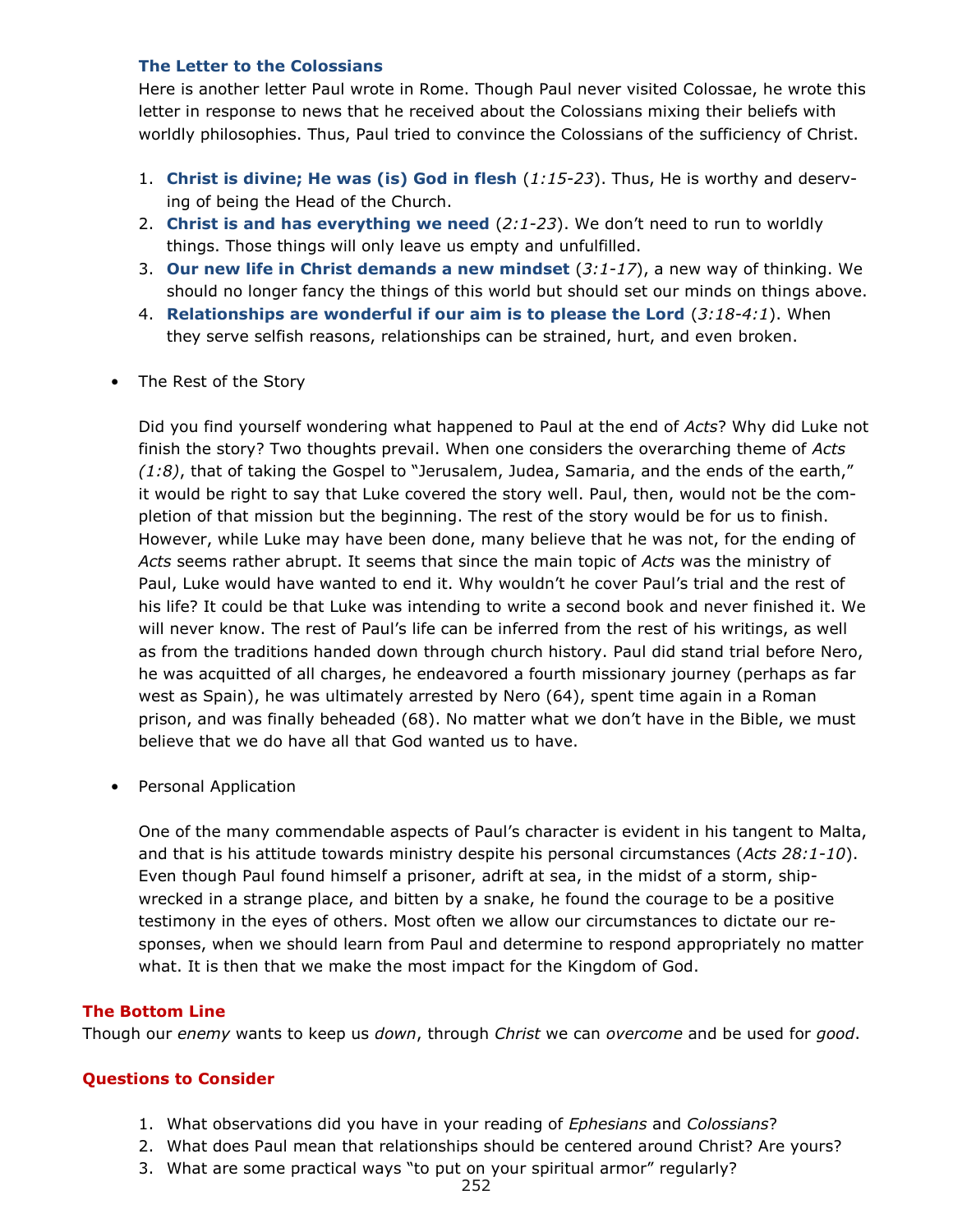

**The Fight:** Like it or not, all believers are in a war, not one in the physical realm but in the spiritual realm. Thus, we must defend ourselves with spiritual armor and fight with spiritual weapons. We must know well the tools of war.

**Belt of Truth:** As a belt holds all pieces together, so is truth our unifying strength. We can have confidence that what we believe is true and that truth will ultimately prevail.

**Breastplate of Righteousness:** The breastplate was worn to protect the vital organs. We too must guard our heart with all diligence and work at living holy lives, above reproach so as not to give the enemy an advantage.

**Shoes of Peace:** We are first peace-makers, ready to show others how to make peace with God and with man through Christ.

**Shield of Faith:** The Christian faith is a great shield to us. Satan respects it and cannot breach it. As we grow in faith and confidence in God, we become less prone to be struck and wounded by the fiery arrows of our enemy.

**Helmet of Salvation:** Our beliefs, decisions, actions, and emotions begin in the mind. We must be vigilant to allow Christ to transform it, else we fall prey to doubts, lies, and schemes.

**Sword of the Spirit:** The only offensive weapon in our arsenal is the Sword, which is the Scripture. Jesus defended Himself against Satan with the Word, so can we. We must be able to wield the Word well, with skill and authority.

**Pray at All Times in the Power of the Spirit:**  Prayer is a sure defense and a potent weapon; remember, our strength comes from the Lord.